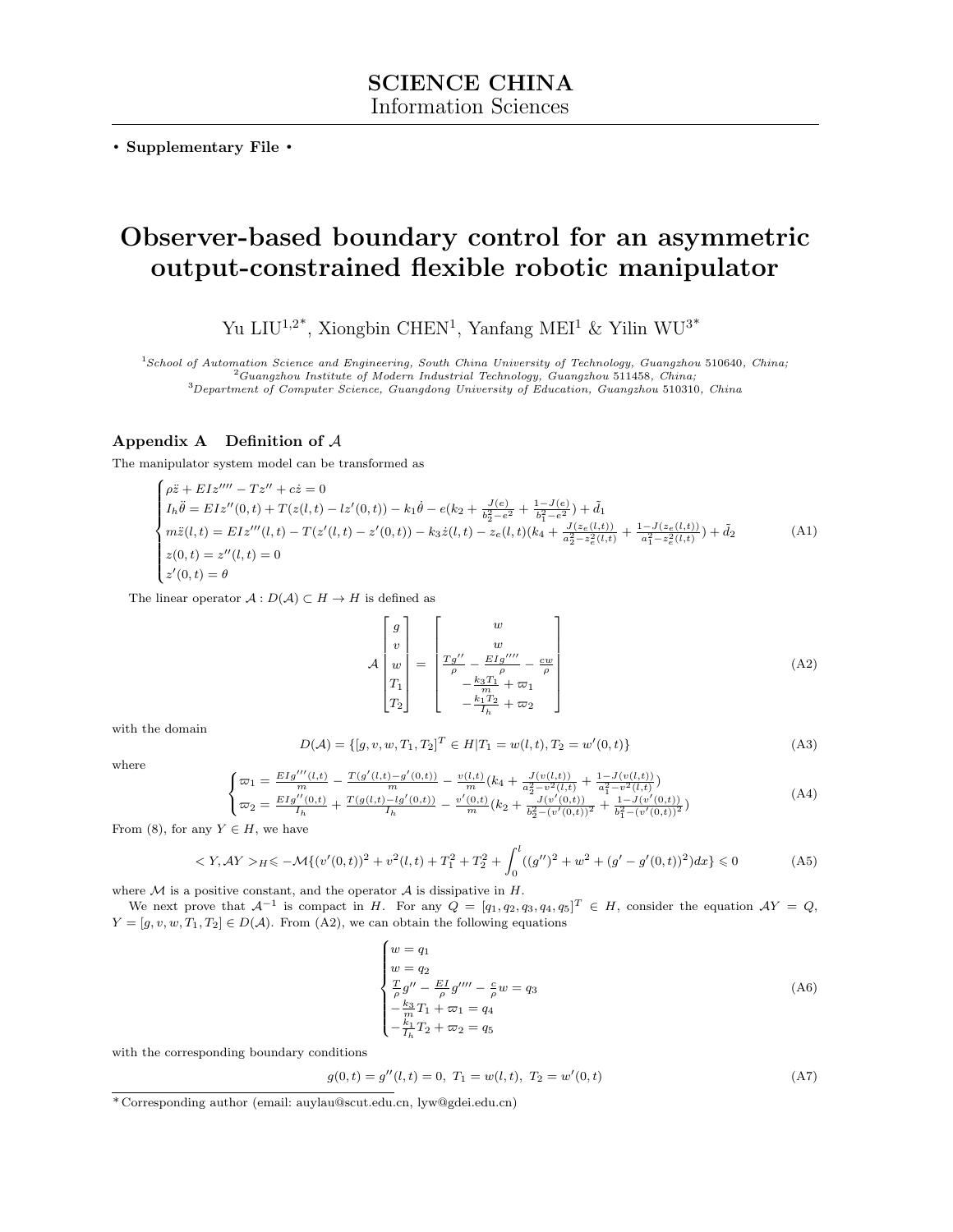Solving [\(A6\)](#page-0-1) results in

$$
\begin{cases}\ng = \mathcal{M}_1 + \mathcal{M}_2 x + \mathcal{M}_3 e^{\nu x} + \mathcal{M}_4 e^{-\nu x} + \frac{e^{-\nu x}}{EI} \int_0^x e^{2\nu \rho} \int_0^{\rho} e^{-\nu \varsigma} \int_0^{\varsigma} \int_0^{\xi} (\rho q_3 + c q_1) d\rho d\varsigma d\xi dx \\
v = g - x \theta_d \\
w = q_2 \\
T_1 = \frac{m \varpi_1 - m q_4}{k_3} \\
T_2 = \frac{I_h \varpi_2 - I_h q_5}{k_1}\n\end{cases} \tag{A8}
$$

where  $\nu = \sqrt{\frac{T}{EI}}$ ,  $\mathcal{M}_i$  (i = 1, 2, 3, 4) are the constants which are exclusively determined by the boundary conditions [\(A7\)](#page-0-2),  $\varpi_1$  and  $\varpi_2$  can be calculated by  $g(l, t), g'(0, t), g''(0, t), g'''(0)$  and  $g'''(l, t)$ . By using the inverse-operator theorem and Sobolev embedding theorem, it can be concluded that  $A^{-1}$  is a compact operator.

#### Appendix B Proof of Theorem 1

**Lemma 1.** [\[1\]](#page-3-0) From Poincaré inequalities, we can get the following result

$$
\int_0^l \pi^2 dx \leq 8l^3 (\pi'(0, t))^2 + 2l\pi^2 (0, t) + 16l^4 \int_0^l (\pi'')^2 dx \tag{B1}
$$

**Lemma 2.** [\[2\]](#page-3-1) For any  $C > 0$  and  $\hbar \in \mathbb{R}$  in the interval  $|\hbar| < C$ , the following inequality holds

$$
\ln \frac{C^2}{C^2 - \hbar^2} \leq \frac{\hbar^2}{C^2 - \hbar^2}
$$
\n(B2)

**Lemma 3.** [\[3\]](#page-3-2) Define  $V = \{ \zeta \in \mathbb{R} \mid -c_1 < \zeta < c_2 \}$  and  $\mathcal{N} = \mathbb{R}^m \times \mathcal{V}$  as two open sets, where  $c_1, c_2 \in \mathbb{R}^+$ . Consider the following system

$$
\eta = h(t, \eta) \tag{B3}
$$

where  $\eta = [w, \zeta]^T \in \mathcal{N}$   $(w \in \mathbb{R}^m)$  and  $h : \mathbb{R}^+ \times \mathcal{N} \to \mathbb{R}^{m+1}$  is piecewise continuous and locally Lipschitz in  $\eta$ , uniformly in t, on  $\mathbb{R}^+ \times \mathcal{N}$ . Assume there are two positive definite and continuously differentiable functions  $U_1 : \mathbb{R}^m \times \mathbb{R}^+$  and  $U_2 : \mathcal{V} \to \mathbb{R}^+$ such that

$$
U_2(\zeta) \to \infty \quad as \quad \zeta \to -c_1 \quad or \quad \zeta \to c_2, \kappa_1(||w||) \le U_1(w,t) \le \kappa_2(||w||) \tag{B4}
$$

where  $\kappa_1$ ,  $\kappa_2$  are class  $k_{\infty}$  functions. Construct  $\mathbb{U}(\eta) = U_2(\zeta, t) + U_1(w)$  with  $\zeta(0) \in \mathcal{V} \subset (-c_1, c_2)$ . If there exist positive constants  $\lambda$  and  $\aleph$  satisfying the inequality

$$
\dot{\mathbb{U}} = \frac{\partial \mathbb{U}}{\partial \eta} h \le -\lambda \mathbb{U} + \aleph \tag{B5}
$$

then  $\zeta$  remains in the open set  $\zeta \in (-c_1, c_2), \forall t \in [0, \infty]$ .

From (12), we can conclude that  $\mathbb{V}_a$  is continuous and differentiable in two intervals,  $z_e(l,t) \in (-a_1,0)$  and  $z_e(l,t) \in$  $(0, a_2)$ . Taking the left and right limits at point  $z_e(l, t) = 0$ , we can obtain

$$
\lim_{z_e(l,t)\to 0^{-}} \mathbb{V}_a = \lim_{z_e(l,t)\to 0^{-}} \frac{\beta}{2} \ln \frac{a_1^2}{a_1^2 - z_e^2(l,t)} = 0
$$
\n(B6)

$$
\lim_{z_e(l,t)\to 0^+} \mathbb{V}_a = \lim_{z_e(l,t)\to 0^+} \frac{\beta}{2} \ln \frac{a_2^2}{a_2^2 - z_e^2(l,t)} = 0
$$
\n(B7)

$$
\lim_{z_{\in}(l,t)\to 0^{-}} \mathbb{V}_a = \lim_{z_{\in}(l,t)\to 0^{+}} \mathbb{V}_a = \mathbb{V}_a(0)
$$
\n(B8)

When  $z_e(l, t) = 0$ , from  $\mathbb{V}_a$ , we can obtain

$$
\lim_{z_e(l,t)\to 0^-} \frac{\partial \mathbb{V}_a}{\partial z_e(l,t)} = \lim_{z_e(l,t)\to 0^-} \frac{\frac{\beta}{2} \ln \frac{a_1^2}{a_1^2 - z_e^2(l,t)} - 0}{z_e(l,t)} = 0
$$
\n(B9)

$$
\lim_{z_e(l,t)\to 0^+} \frac{\partial \mathbb{V}_a}{\partial z_e(l,t)} = \lim_{z_e(l,t)\to 0^+} \frac{\frac{\beta}{2} \ln \frac{a_2^2}{a_2^2 - z_e^2(l,t)} - 0}{z_e(l,t)} = 0
$$
\n(B10)

Therefore, we can conclude that  $\mathbb{V}_a$  is continuous and differentiable in the interval  $z_e(l, t) \in (-a_1, a_2)$ . Similarly, we can get the continuity and differentiability of  $\mathbb{V}_b$  in the interval  $e \in (-b_1, b_2)$ . Furthermore,  $\mathbb{V}_a$  and  $\mathbb{V}_b$  are continuous and differentiable.

It is clearly that  $\mathbb{V}_a + \mathbb{V}_b + \mathbb{V}_m + \mathbb{V}_u + \mathbb{V}_d \geq 0$ , using Young's inequality we can get

<span id="page-1-1"></span>
$$
|\mathbb{V}_s| \leq \sigma \rho \delta_2 \int_0^l z_e^2 dx + \frac{\sigma \rho}{\delta_2} \int_0^l \dot{z}^2 dx + \frac{\sigma I_h}{\delta_1} \dot{\theta}^2 + \frac{\sigma m}{\delta_3} \dot{z}^2(l, t) + \sigma I_h \delta_1 e^2 + \sigma m \delta_3 z_e^2(l, t) \leq \lambda_0 [\mathbb{V}_m + \mathbb{V}_u]
$$
(B11)

where  $\delta_1, \delta_2, \delta_3 > 0$  and  $1 \geq \lambda_0 = 2 \max\left\{ \frac{\sigma I_h \delta_1}{\sigma k_1 + \beta k_2}, \frac{\sigma}{\beta \delta_1}, \frac{\rho \delta_2}{c}, \frac{\sigma}{\beta \delta_2}, \frac{\sigma}{\sigma k_3 + \beta k_4} \right\} > 0$ . Further we have

<span id="page-1-0"></span>
$$
0 \leq (1 - \lambda_0)[\mathbb{V}_a + \mathbb{V}_b + \mathbb{V}_m + \mathbb{V}_u + \mathbb{V}_d] \leq \mathbb{V} \leq (1 + \lambda_0)[\mathbb{V}_a + \mathbb{V}_b + \mathbb{V}_m + \mathbb{V}_u + \mathbb{V}_d]
$$
(B12)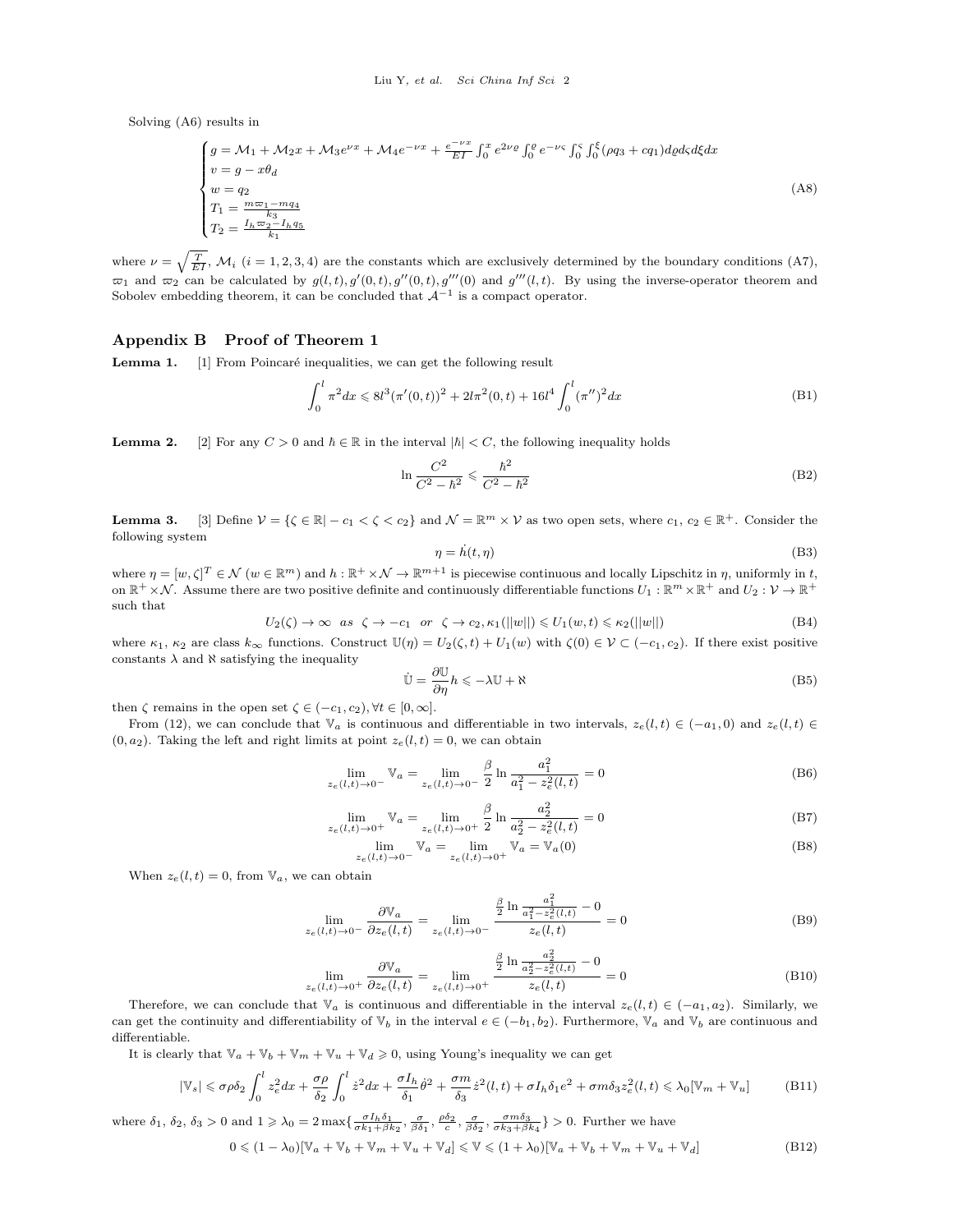Differentiating V, we have

<span id="page-2-0"></span>where

<span id="page-2-2"></span>
$$
\dot{\mathbb{V}} = \dot{\mathbb{V}}_s + \dot{\mathbb{V}}_a + \dot{\mathbb{V}}_b + \dot{\mathbb{V}}_m + \dot{\mathbb{V}}_u + \dot{\mathbb{V}}_d \tag{B13}
$$

$$
\dot{\mathbb{V}}_s \leq \sigma \rho \int_0^l \dot{z} dx - \sigma c \int_0^l z_e \dot{z} dx - \sigma EI \int_0^l (y'')^2 dx - \sigma (k_2 - \frac{1}{2}) e^2 - \sigma T \int_0^l (y')^2 dx \n- \sigma (k_4 - \frac{1}{2}) z_e^2 (l, t) - \sigma [1 - J(z_e(l, t))] \ln \frac{a_1^2}{a_1^2 - z_e^2(l, t)} - \sigma J(z_e(l, t)) \ln \frac{a_2^2}{a_2^2 - z_e^2(l, t)} \n- \sigma k_1 e \dot{\theta} - \sigma [1 - J(e)] \ln \frac{b_1^2}{a_1^2 - a_1^2} + \sigma m \dot{z}^2(l, t) - \sigma J(e) \ln \frac{b_2^2}{a_1^2 - a_1^2} + \frac{\sigma}{2} d_2^2 + \frac{\sigma}{2} d_1^2
$$
\n(B14)

$$
- \sigma k_1 e \dot{\theta} - \sigma [1 - J(e)] \ln \frac{v_1}{b_1^2 - e^2} + \sigma m \dot{z}^2 (l, t) - \sigma J(e) \ln \frac{v_2}{b_2^2 - e^2} + \frac{\sigma}{2} \frac{\partial^2}{\partial z^2} + \frac{\sigma}{2} \frac{\partial^2}{\partial t^2}
$$

$$
- \sigma k_3 z_e(l, t) \dot{z}(l, t) + \sigma I_h \dot{\theta}^2
$$

$$
\dot{\mathbb{V}}_a = \beta z_e(l, t) \dot{z}(l, t) \left[ \frac{J(z_e(l, t))}{a_2^2 - z_e^2(l, t)} + \frac{1 - J(z_e(l, t))}{a_1^2 - z_e^2(l, t)} \right]
$$
\n(B15)

$$
\dot{\mathbb{V}}_b = \beta e \dot{\theta} \left[ \frac{J(e)}{b_2^2 - e^2} + \frac{1 - J(e)}{b_1^2 - e^2} \right]
$$
\n(B16)

$$
\dot{\mathbb{V}}_m = \sigma c \int_0^l z_\varepsilon z dx - \beta c \int_0^l \dot{z}^2 dx - \beta \dot{\theta} [EIy''(0, t) + Ty(l, t)] - \beta \dot{z}(l, t) [EIy'''(l, t) - Ty'(l, t)] \tag{B17}
$$

$$
\dot{\mathbb{V}}_u = (\sigma k_1 + \beta k_2)e\dot{\theta} + \beta \dot{\theta} [T y(l, t) + E I y''(0, t) + \tau + d_1] + (\sigma k_3 + \beta k_4) m z_e(l, t) \dot{z}(l, t) + \beta \dot{z}(l, t)[E I y'''(l, t) - T y'(l, t) + u + d_2]
$$
\n(B18)

<span id="page-2-1"></span>Substituting (12), [\(B14\)](#page-2-0)-[\(B18\)](#page-2-1) into [\(B13\)](#page-2-2), combining (5), [\(B12\)](#page-1-0) and applying Lemmas 1-2, result in

<span id="page-2-3"></span>
$$
\begin{split}\n\ddot{\mathbb{V}} &\leq -\iota_{1}\dot{\theta}^{2} - \iota_{2}e^{2} - \iota_{3}\dot{z}^{2}(l,t) - \iota_{4}z_{e}^{2}(l,t) - \iota_{5}\int_{0}^{l}(y'')^{2}dx - \iota_{6}\int_{0}^{l}\dot{z}^{2}dx - \tau_{4}\int_{0}^{l}z_{e}^{2}dx - \sigma T\int_{0}^{l}(y')^{2}dx \\
&+ (\tau_{2} + \frac{1}{\tau_{3}})\ddot{D}^{T}\ddot{D} - \tilde{D}^{T}\begin{bmatrix} \iota\tau,0\\ 0,\iota_{8} \end{bmatrix}\tilde{D} - \frac{1}{2}[\tilde{D} - \tilde{D}]^{T}[\tilde{D} - \tilde{D}] - \sigma J(z_{e}(l,t))\ln\frac{a_{2}^{2}}{a_{2}^{2} - z_{e}^{2}(l,t)} - \sigma J(e)\ln\frac{b_{2}^{2}}{b_{2}^{2} - e^{2}} \\
&- \iota_{9}\tilde{D}^{T}\tilde{D} - \sigma[1 - J(z_{e}(l,t))] \ln\frac{a_{1}^{2}}{a_{1}^{2} - z_{e}^{2}(l,t)} - \sigma[1 - J(e)] \ln\frac{b_{1}^{2}}{b_{1}^{2} - e^{2}} \\
&\leq -\lambda_{1}[\mathbb{V}_{m} + \mathbb{V}_{u} + \mathbb{V}_{b} + \mathbb{V}_{d}] + \epsilon\n\end{split} \tag{B19}
$$

where  $\tau_4 > 0$ ,  $\epsilon = 2(\tau_2 + \frac{1}{\tau_3})\mathcal{D}^2 \geq 0$ ,  $\iota_1 = \beta k_1 - \frac{\beta}{2} - \sigma I_h > 0$ ,  $\iota_2 = \sigma k_2 - \frac{\sigma}{2} - 8l^3 > 0$ ,  $\iota_3 = \beta k_3 - \frac{\beta}{2} - \sigma m > 0$ ,  $\iota_4 = \sigma k_4 - \frac{\sigma}{2} > 0, \ i_5 = \sigma E I - 16 l^4 \tau_4 > 0, \ i_6 = \beta c - \sigma \rho > 0, \ i_7 = \gamma_1 - \frac{1+\beta+\sigma}{2} - \tau_1 - \tau_3 > 0, \ i_8 = \gamma_2 - \frac{1+\beta+\sigma}{2} - \tau_1 - \tau_3 > 0$ and  $\iota_9 = \frac{1}{2} - \frac{1}{\tau_1} - \frac{1}{\tau_2}$ . Combining [\(B11\)](#page-1-1) and [\(B19\)](#page-2-3), the parameter values of  $\gamma_1 \sim \gamma_2$ ,  $\tau_1 \sim \tau_4$ ,  $\delta_1 \sim \delta_3$ ,  $\overline{k}_1 \sim k_4$ ,  $\beta$  and  $\sigma$ are properly chosen to satisfy the following conditions

$$
\iota_j > 0, \ j = 1 \sim 8 \tag{B20}
$$

$$
\iota_9 \geqslant 0 \tag{B21}
$$

$$
1 \geqslant \lambda_0 = 2 \max\{\frac{\sigma I_h \delta_1}{\sigma k_1 + \beta k_2}, \frac{\sigma}{\beta \delta_1}, \frac{\rho \delta_2}{c}, \frac{\sigma}{\beta \delta_2}, \frac{\sigma m \delta_3}{\sigma k_3 + \beta k_4}\} > 0
$$
\n(B22)

$$
\lambda_1 = 2 \min\{\frac{\iota_1}{\beta I_h}, \frac{\iota_2}{\sigma k_1 + \beta k_2}, \frac{\iota_3}{\beta m}, \frac{\iota_4}{\sigma k_3 + \beta k_4}, \frac{\iota_5}{\beta E I}, \frac{\iota_6}{\beta \rho}, \frac{\iota_7}{\beta}, \frac{\iota_8}{\rho}, \frac{\tau_4}{\sigma c}\} > 0
$$
\n(B23)

Then we can obtain

<span id="page-2-4"></span>
$$
\dot{\mathbb{V}} \leqslant -\lambda_2 \mathbb{V} + \epsilon \tag{B24}
$$

where  $\lambda_2 = \frac{\lambda_1}{1 + \lambda_0}$ .

Multiplying [\(B24\)](#page-2-4) by  $e^{\lambda_2 t}$  and integrating the resulting equation, results in

$$
\mathbb{V} \leqslant [\mathbb{V}(0) - \frac{\epsilon}{\lambda_2}]e^{-\lambda_2 t} + \frac{\epsilon}{\lambda_2} \leqslant \mathbb{V}(0)e^{-\lambda_2 t} + \frac{\epsilon}{\lambda_2}
$$
\n(B25)

Using Lemma 1, combining (12), [\(B12\)](#page-1-0) and the boundary conditions (2), we can obtain

<span id="page-2-5"></span>
$$
\frac{\beta EI}{2l^3} y^2 \leqslant \frac{\beta EI}{2} [y''] \leqslant \frac{\mathbb{V}}{1 - \lambda_0}
$$
\n(B26)

$$
\frac{\sigma k_1 + \beta k_2}{2} e^2 \leqslant \mathbb{V}_u \leqslant \frac{\mathbb{V}}{1 - \lambda_0}
$$
 (B27)

<span id="page-2-6"></span>
$$
\frac{\sigma k_3 + \beta k_4}{2} z_e^2(l, t) \leq \mathbb{V}_u \leq \frac{\mathbb{V}}{1 - \lambda_0}
$$
 (B28)

Form [\(B26\)](#page-2-5)-[\(B28\)](#page-2-6), we have

$$
|y| \leq \sqrt{\frac{2l^3}{2\beta EI(1-\lambda_0)}} [\mathbb{V}(0)e^{-\lambda_2 t} + \frac{\epsilon}{\lambda_2}]
$$
\n(B29)

$$
|e| \le \sqrt{\frac{2}{(\sigma k_1 + \beta k_2)(1 - \lambda_0)}} [\mathbb{V}(0)e^{-\lambda_2 t} + \frac{\epsilon}{\lambda_2}]
$$
\n(B30)